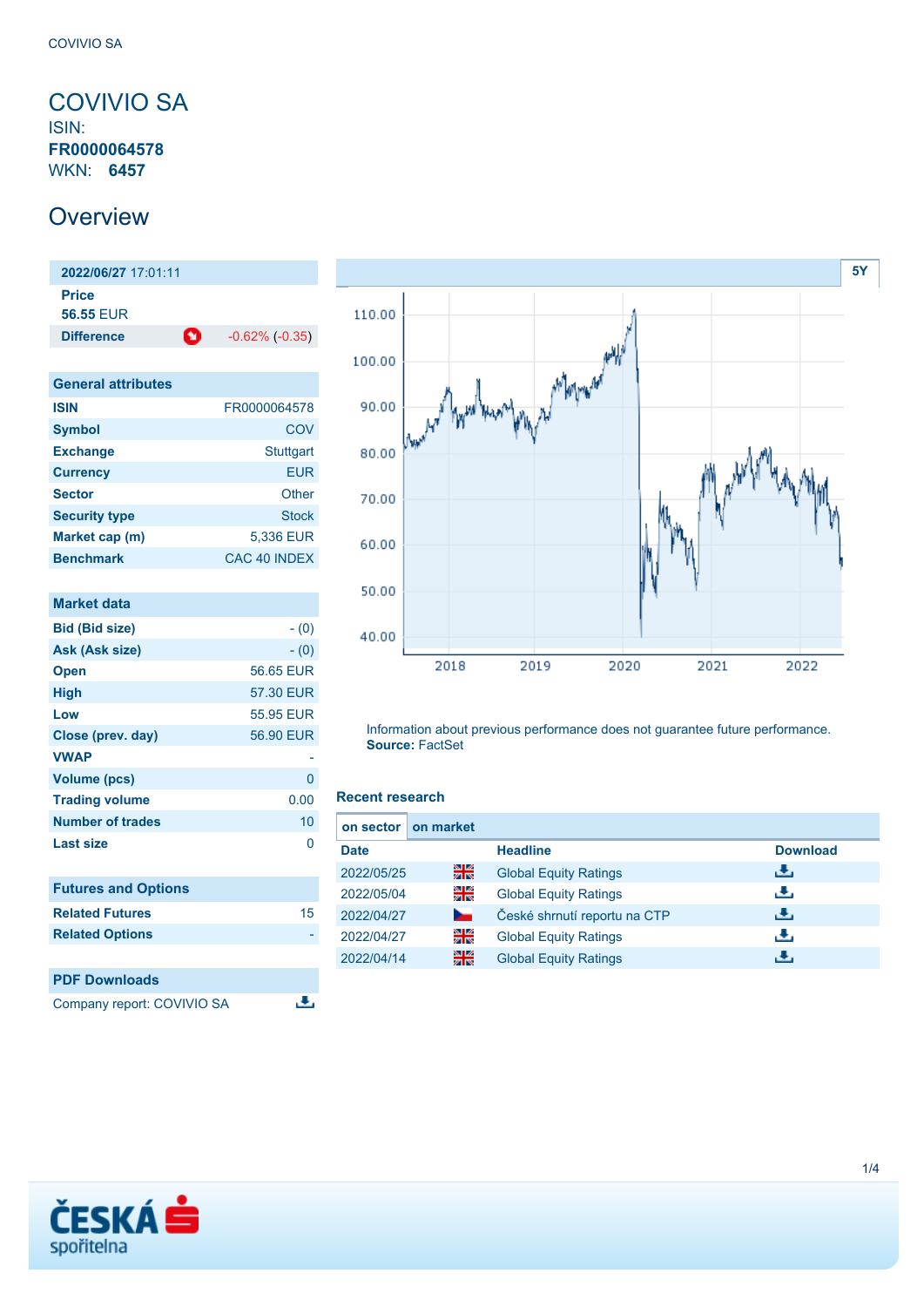# **Details**

**2022/06/27** 17:01:11 **Price**

**56.55** EUR

**Difference 1** -0.62% (-0.35)

| <b>General attributes</b> |                  |
|---------------------------|------------------|
| <b>ISIN</b>               | FR0000064578     |
| <b>Symbol</b>             | COV              |
| <b>Exchange</b>           | <b>Stuttgart</b> |
| <b>Currency</b>           | <b>EUR</b>       |
| <b>Sector</b>             | Other            |
| <b>Security type</b>      | Stock            |
| Market cap (m)            | 5,336 EUR        |
| <b>Benchmark</b>          | CAC 40 INDEX     |

| Market data             |           |
|-------------------------|-----------|
| <b>Bid (Bid size)</b>   | $- (0)$   |
| Ask (Ask size)          | $- (0)$   |
| <b>Open</b>             | 56.65 EUR |
| <b>High</b>             | 57.30 EUR |
| Low                     | 55.95 EUR |
| Close (prev. day)       | 56.90 EUR |
| <b>VWAP</b>             |           |
| <b>Volume (pcs)</b>     | 0         |
| <b>Trading volume</b>   | 0.00      |
| <b>Number of trades</b> | 10        |
| <b>Last size</b>        | n         |

| <b>Performance and Risk</b> |           |            |           |
|-----------------------------|-----------|------------|-----------|
|                             | 6m        | 1Y         | 3Υ        |
| <b>Perf</b> (%)             | $-20.73%$ | $-24.52\%$ | $-38.42%$ |
| Perf (abs.)                 | $-14.88$  | $-18.48$   | $-35.50$  |
| <b>Beta</b>                 | 0.96      | 0.91       | 1.06      |
| <b>Volatility</b>           | 34.49     | 29.49      | 44.24     |



Information about previous performance does not guarantee future performance. **Source:** FactSet

| <b>Price data</b>                           |                        |
|---------------------------------------------|------------------------|
| Ø price 5 days   Ø volume 5 days (pcs.)     | 56.66 EUR (0)          |
| Ø price 30 days   Ø volume 30 days (pcs.)   | 63.02 EUR (0)          |
| Ø price 100 days   Ø volume 100 days (pcs.) | 68.33 EUR (1)          |
| Ø price 250 days   Ø volume 250 days (pcs.) | 72.35 EUR (2)          |
| <b>YTD High   date</b>                      | 77.18 EUR (2022/01/19) |
| <b>YTD Low   date</b>                       | 54.60 EUR (2022/06/16) |
| 52 Weeks High   date                        | 81.52 EUR (2021/08/16) |
| 52 Weeks Low   date                         | 54.60 EUR (2022/06/16) |

### **All listings for COVIVIO SA**

| ີ                                                        |                |                   |                  |                                    |                            |
|----------------------------------------------------------|----------------|-------------------|------------------|------------------------------------|----------------------------|
| Exchange $\Box$                                          | <b>Date</b>    | <b>Time Price</b> |                  | <b>Trading</b><br>volume<br>(mio.) | <b>Number of</b><br>trades |
| Tradegate                                                | 20221<br>06/27 |                   | 22:26 56.40 EUR  | 0.04                               | 5                          |
| <b>Stuttgart</b>                                         | 2022/<br>06/27 |                   | 17:01 56.55 EUR  | 0.00                               | 10                         |
| <b>Munich</b>                                            | 2022/<br>06/27 | 08:07             | 56.60 EUR        | 0.00                               | 1                          |
| London Stock Exchange<br><b>European Trade Reporting</b> | 2022/<br>06/27 |                   | 17:30 56.375 EUR | 0.00                               | 2                          |

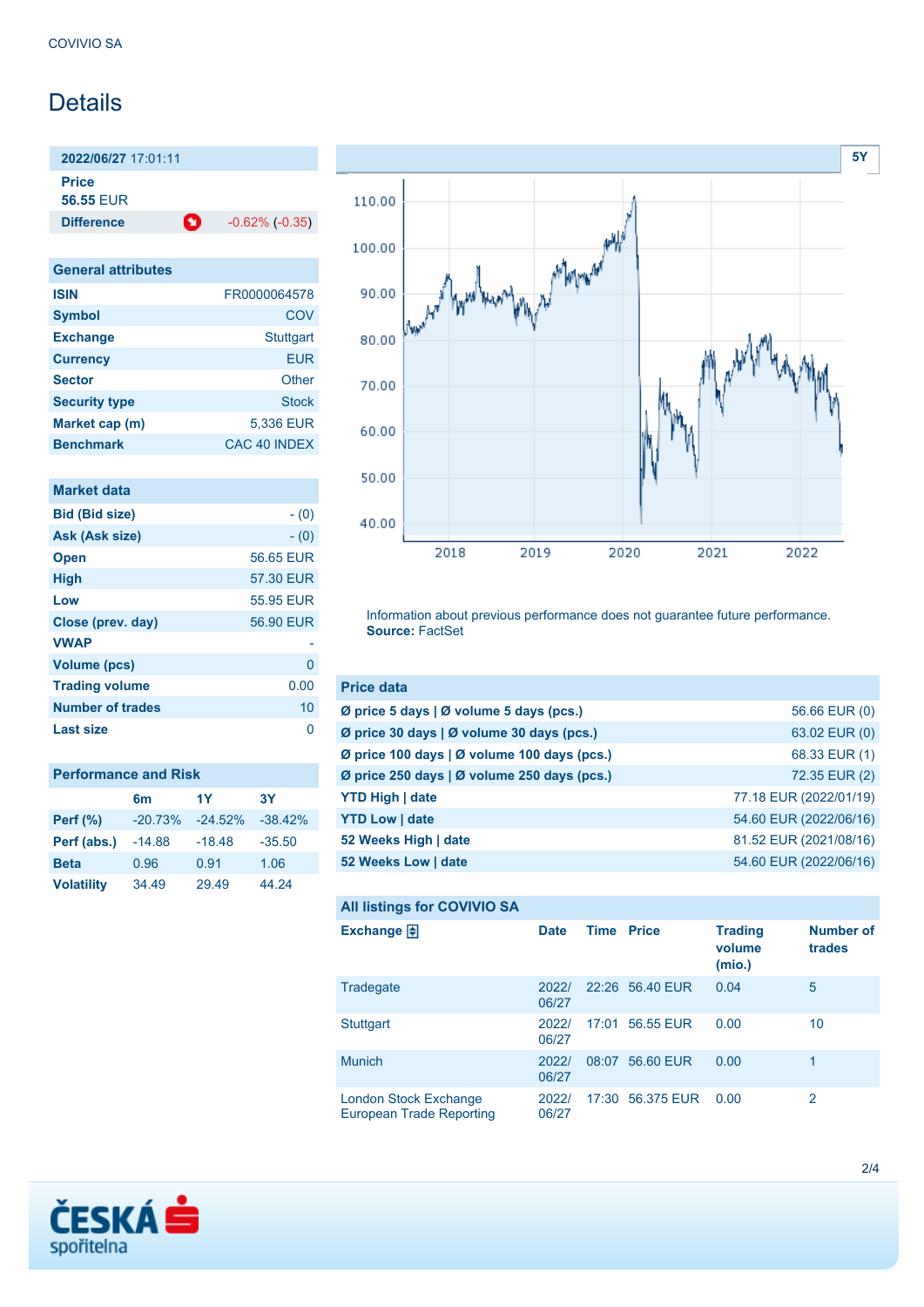| Frankfurt                                        | 2022/<br>06/27 | 17:15 56.40 EUR        | 0.00 | $\overline{2}$ |
|--------------------------------------------------|----------------|------------------------|------|----------------|
| <b>FINRA other OTC Issues</b>                    | 2022/<br>05/18 | 18:19 70.0950 USD 0.01 |      | 1              |
| <b>Euronext Paris</b>                            | 2022/<br>06/27 | 17:35 56.55 EUR        | 6.22 | 1,179          |
| <b>Duesseldorf</b>                               | 2022/<br>06/27 | 19:30 56.30 EUR        | 0.00 | 12             |
| Borsa Italiana MTF Trading<br><b>After Hours</b> | 2022/<br>03/18 | 18:30 68.52 EUR        | 0.00 | 4              |
| Borsa Italiana                                   | 2022/<br>06/27 | 17:35 56.20 EUR        | 0.04 | 14             |
| <b>Berlin</b>                                    | 2022/<br>06/27 | 08:08 57.05 EUR        | 0.00 | 1              |